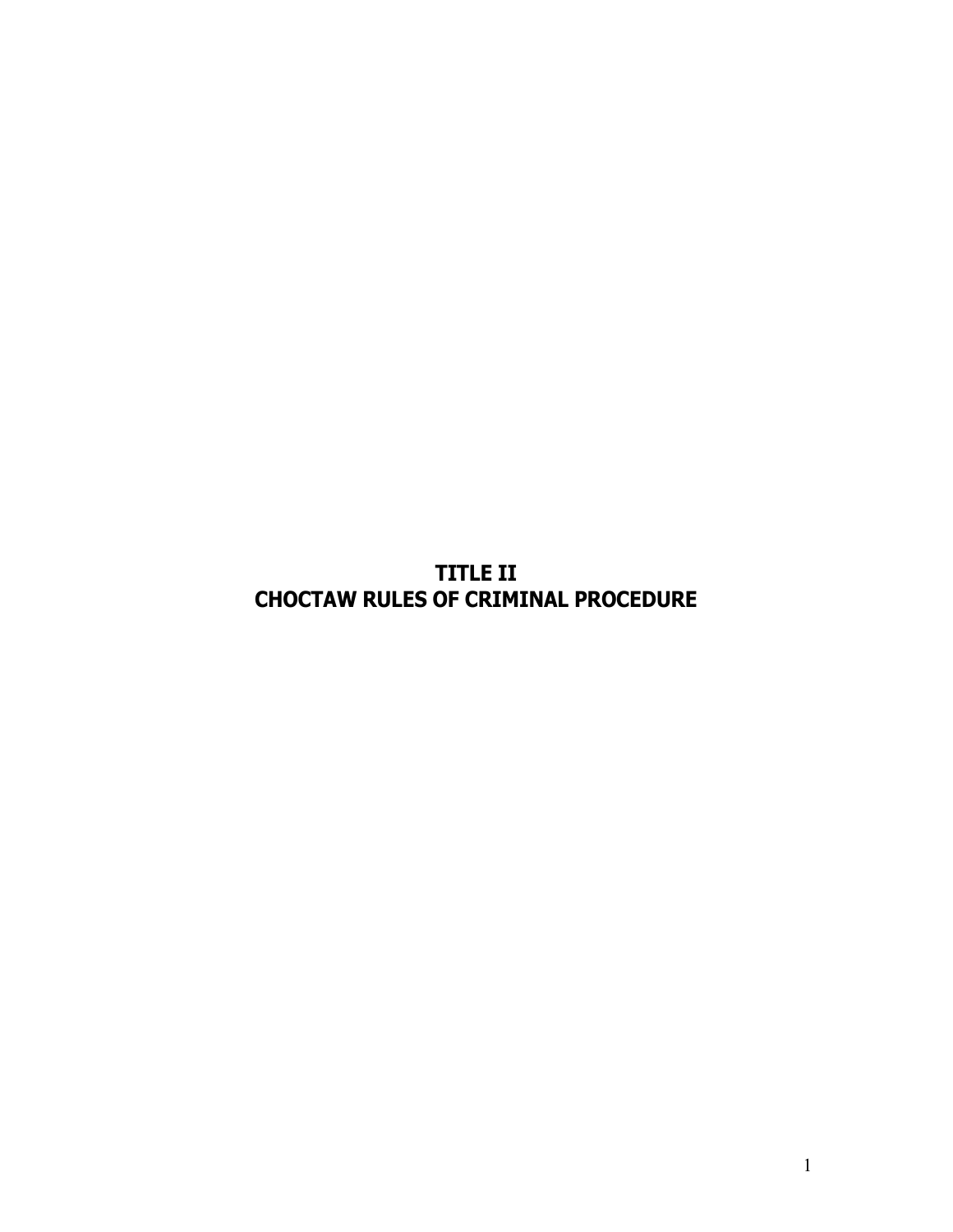| Rule 1  |  |
|---------|--|
| Rule 2  |  |
| Rule 3  |  |
| Rule 4  |  |
| Rule 5  |  |
| Rule 6  |  |
| Rule 7  |  |
| Rule 8  |  |
| Rule 9  |  |
| Rule 10 |  |
| Rule 11 |  |
| Rule 12 |  |
| Rule 13 |  |
| Rule 14 |  |
| Rule 15 |  |
| Rule 16 |  |
| Rule 17 |  |
| Rule 18 |  |
| Rule 19 |  |
| Rule 20 |  |
| Rule 21 |  |
| Rule 22 |  |
| Rule 23 |  |
| Rule 24 |  |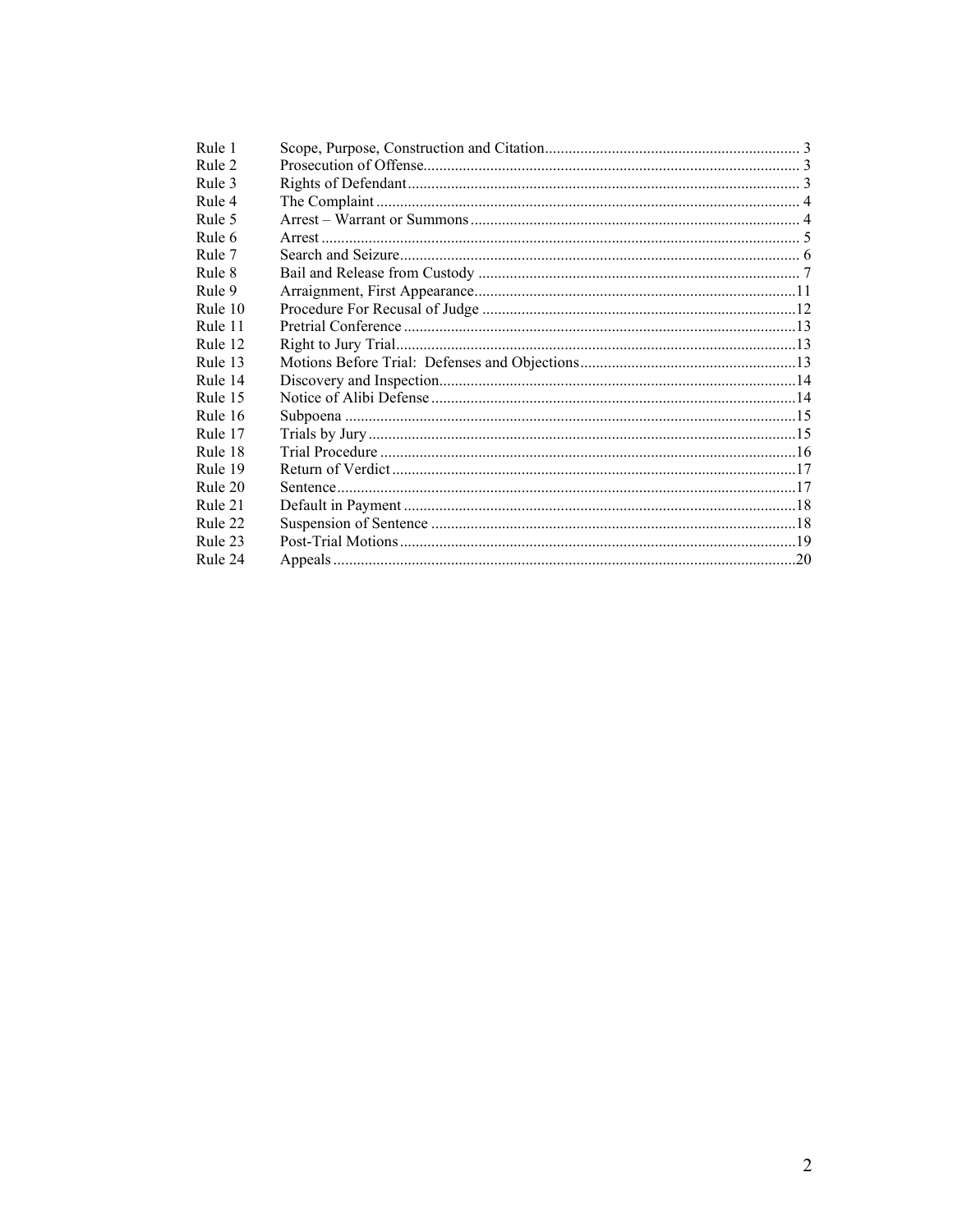## <span id="page-2-0"></span>**Rule 1 Scope, Purpose, Construction and Citation**

- (a) These rules are intended to govern the procedure in all stages of criminal proceedings subject to this court's jurisdiction.
- (b) These rules are intended to provide for the just determination of every criminal proceeding. They shall be construed to secure simplicity in procedure, fairness in administration and the elimination of unjustifiable expense and delay.
- (c) These rules shall be known and may be cited as the Choctaw Rules of Criminal Procedure and shall be citied as the "C.R.Cr.P."

## <span id="page-2-1"></span>**Rule 2 Prosecution of Offense**

All criminal proceedings shall be prosecuted in the name of the Mississippi Band of Choctaw Indians against the person charged with an offense, referred to as the defendant.

### <span id="page-2-2"></span>**Rule 3 Rights of Defendant**

In all criminal proceedings, the defendant shall have the following rights:

- (a) the right to be present throughout the proceedings and to represent himself or herself, or to be represented by Choctaw Legal Defense, if the defendant is an enrolled Tribal member of the Mississippi Band of Choctaw Indians or at his own expense, to be represented by private attorney or other person admitted or permitted to practice before the Tribal Court. Trial of Class A,B, or C offenses may be had without the presence of the defendant upon a showing that the defendant has received notice at least five days prior to the proceeding;
- (b) the right to know the nature and cause of the charges against him and to receive a copy of the complaint;
- (c) the right to confront the witness(es) against him in court and to cross-examine all such witnesses;
- (d) the right to compulsory process to obtain the testimony of witnesses in his behalf and physical evidence;
- (e) the right to a speedy public trial by an impartial judge, or if he elects, an impartial jury;
- (f) the right not to testify without having his failure or refusal to testify construed against him nor commented upon by the prosecutor;
- (g) the right to appeal in all cases;
- (h) the right not to be twice put in jeopardy by the tribal court for the same offense; and
- (i) all other rights and protections which the Choctaw Tribal Court may from time to time determine to have been conferred upon the defendant by the Indian Civil Rights Act of 1968, 25 U.S.C. §1301 et. seq. (as amended by Pub. L. 99-570, Title IV, §4217, Oct. 27,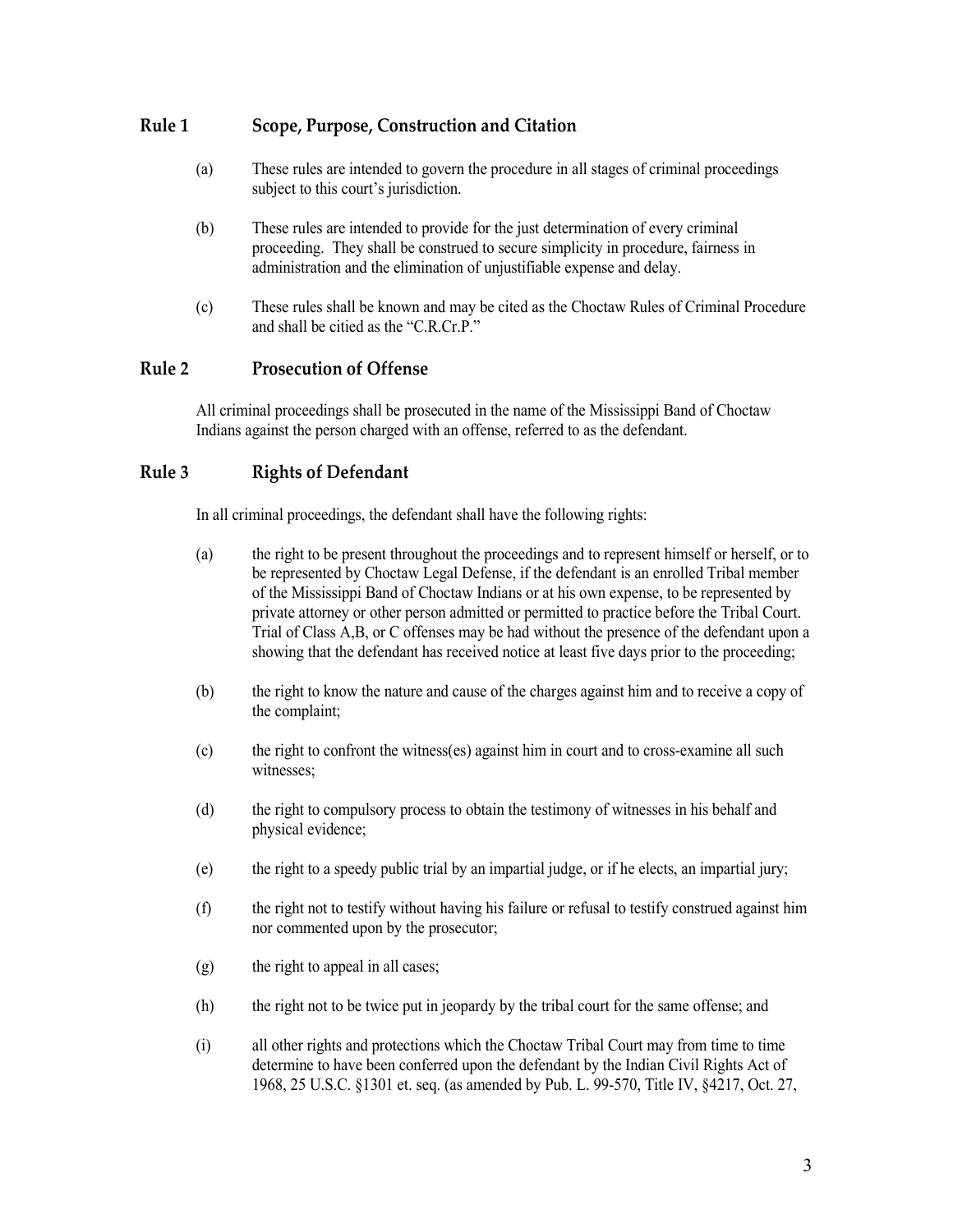1986) by the Constitution and Bylaws of the Mississippi Band of Choctaw Indians or by other federal or tribal law.

## <span id="page-3-0"></span>**Rule 4 The Complaint**

- (a) The complaint is a written statement of the essential facts constituting the offense charged. Formal criminal proceedings against the defendant are commenced by filing a criminal complaint with the Choctaw Tribal Court.
- (b) The complaint must include the following:
	- (1) the name of the person alleged to have committed an offense (hereinafter the "defendant"), if known, or if not known, then such a description of said person as is known, by which such defendant can be identified with reasonable certainty;
	- (2) the place where the alleged offense was committed;
	- (3) a short statement of the specific acts or omissions to act complained of;
	- (4) the date and approximate time of the commission of the offense, if known;
	- (5) the general name and the section number from the tribal code section, regulation, ordinance, or resolution; and
	- (6) the signature of the person filing the complaint, attesting under oath to the truth of the matters stated in the complaint.
- (c) Traffic citations, in a form approved by the Chief Criminal Judge of the Tribal Court, may be issued and will serve as the complaint in traffic offenses and certain other offenses as designated by applicable tribal codes, regulations, ordinances, or resolutions.

### <span id="page-3-1"></span>**Rule 5 Arrest – Warrant or Summons**

- (a) After a complaint has been filed and if the judge finds that there is probable cause to conclude that an offense has been committed and that the defendant may have committed it, the judge may issue a summons or an arrest warrant. A summons shall contain an order directing the defendant to appear in court at a specific date and time. An arrest warrant shall direct a Tribal Law Enforcement Officer to arrest the defendant and bring him before the court. Each summons or arrest warrant shall be signed by the judge and shall state:
	- (1) the name of the defendant or, if the name is unknown a description by which the Defendant can be identified with reasonable certainty;
	- (2) the offense(es) charged in the complaint; and
	- (3) the date of issuance.
- (b) Upon service of an arrest warrant the Law Enforcement Officer shall endorse and return it to the Clerk of the Choctaw Tribal Court. When the defendant cannot be found or served,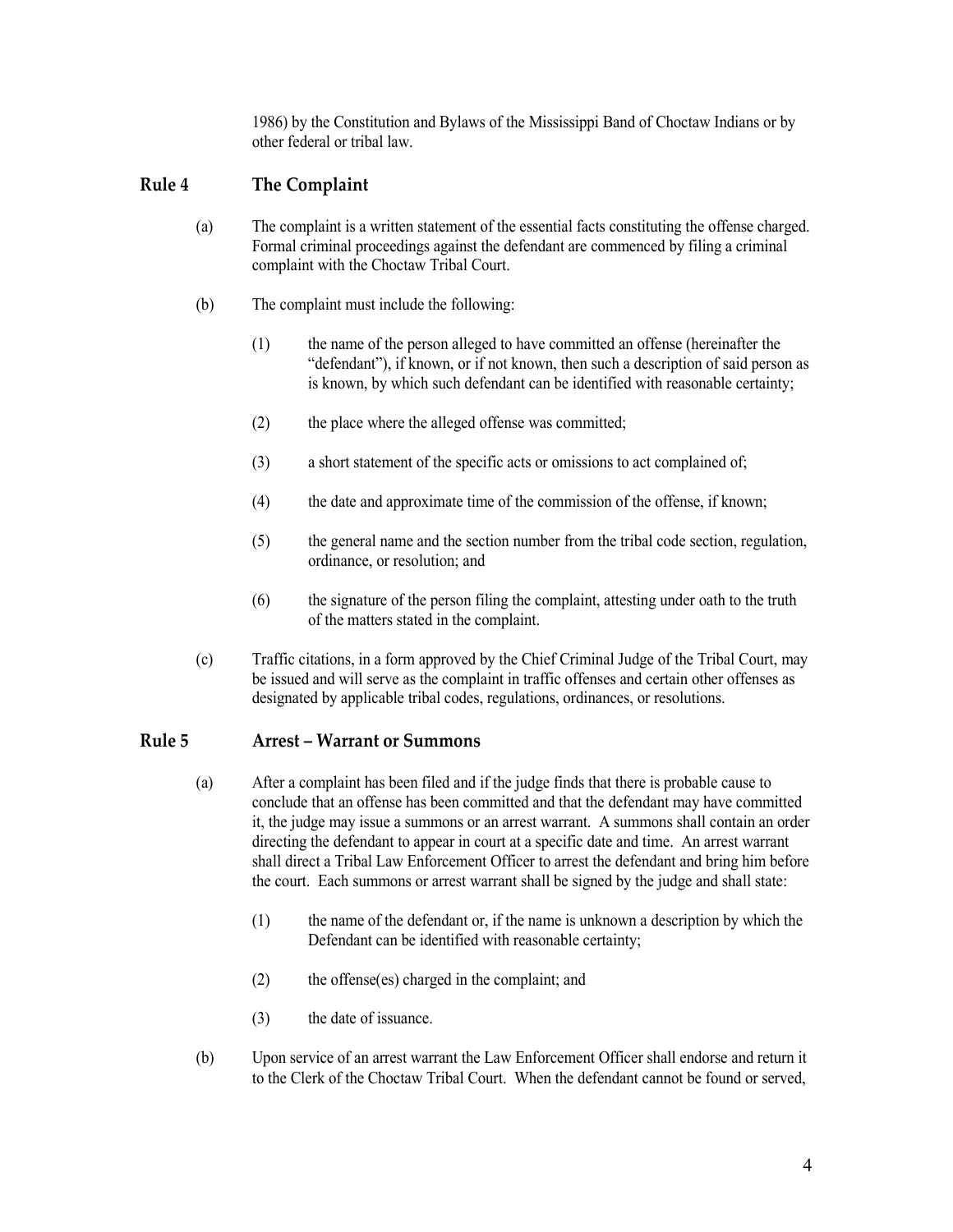an arrest warrant shall remain valid. No arrest warrant shall be issued more than two years following the date of the offense charged.

(c) If a properly served summons, whether issued by the judge in lieu of an arrest warrant upon a complaint or as a traffic offense citation, is not obeyed, then the judge shall issue a warrant for the arrest of the defendant.

### <span id="page-4-0"></span>**Rule 6 Arrest**

- (a) An arrest is the taking of a person into custody in the manner authorized by law. An arrest may be made by either a law enforcement officer or by a private person, subject to restrictions.
- (b) A Law Enforcement Officer under the laws of this jurisdiction shall make an arrest pursuant to an arrest warrant. A Law Enforcement Officer shall, without a warrant, arrest a person as follows:
	- (1) for a Class A or B criminal offense committed in the officer's presence;
	- (2) when the officer has probable cause to believe the person to have committed a Class A or B offense, although not in the officer's presence and there is reason to believe that such person may:
		- (i) flee the jurisdiction or conceal himself to avoid arrest;
		- (ii) destroy or conceal evidence of the commission of an offense;
		- (iii) injure or threaten another person or damage property belonging to another person.
	- (3) upon the verbal complaint of another that an offense has been committed, that the person being arrested committed it, that the Defendant's remainder at liberty until a warrant of arrest could be secured would pose a threat of injury or damage to another person or property, and that the person making the verbal complaint will immediately and in no event later than eight hours subsequent to the arrest initiate criminal charges against the arrestee.
- (c) At the time of making the arrest, the arresting officer or other person shall advise the person that he is under arrest and the basis or charge for which the arrest is being made. The arresting authority must further advise the person arrested in accordance with the requirements of subsection (d) and/or (e) which are set forth below. 18
- (d) When any person is arrested for any offense under Code,he shall be informed of his/her right to remain silent, that any statements made by him may be used against him/her in court, and of his right to the advice of legal counsel at his own expense or from Choctaw Legal Defense, if the person arrested is an enrolled Tribal member of the Mississippi Band of Choctaw Indians.
- (e) When any person is arrested for any offense under federal law, it shall be necessary to communicate to the defendant the following information: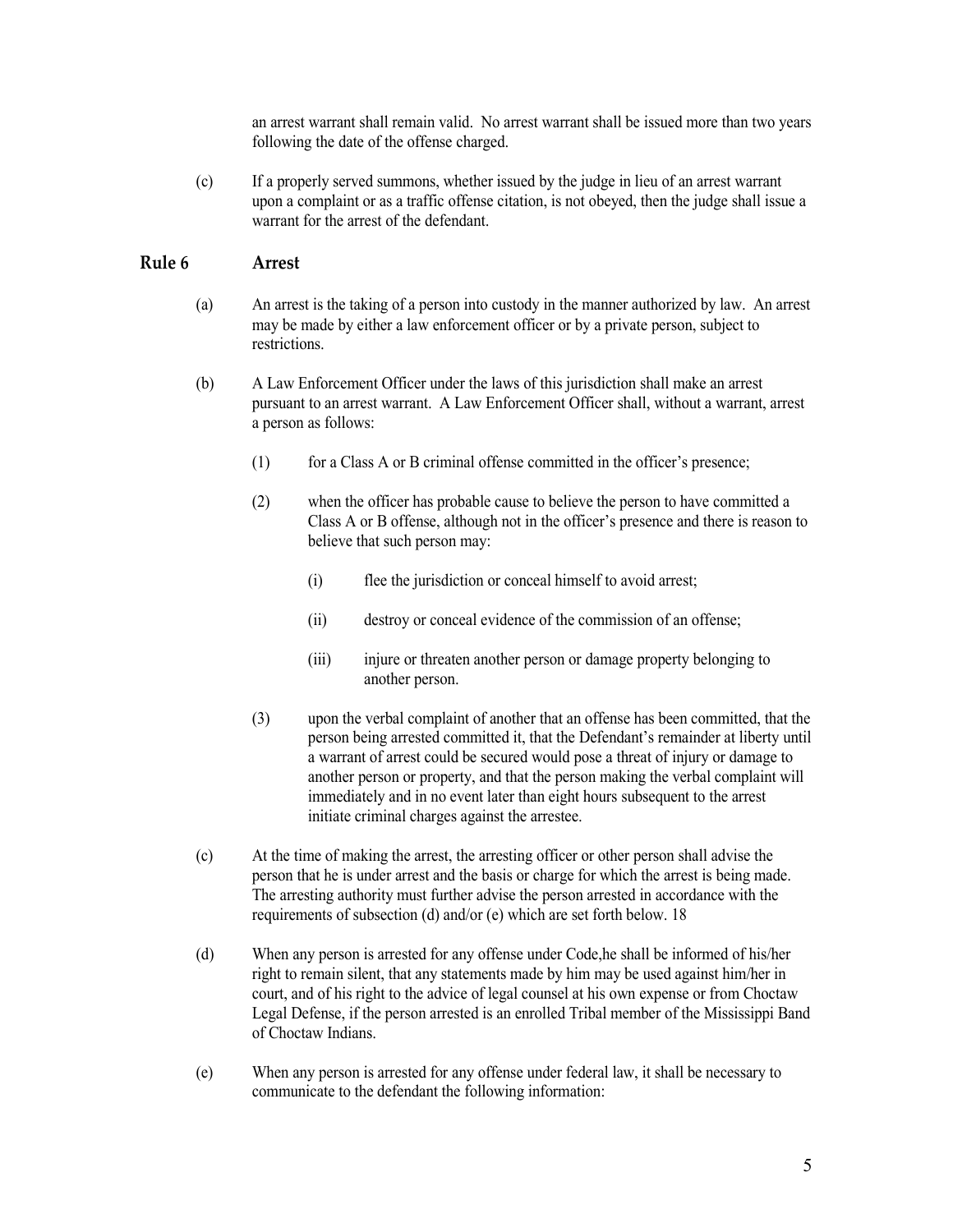"Before we ask you any questions, you must understand your rights. You have the right to remain silent. Anything you say can and will be used against you in a court of law. You have the right to talk to a lawyer for advice before we ask you any questions and to have him with you during questioning. If you cannot afford a lawyer, one will be appointed for you before any questioning, if you wish. If you decide to answer questions now without a lawyer present, you will still have the right to stop answering at any time. You also have the right to stop answering at any time until you talk to a lawyer."

- (f) Failure of the arresting officer to advise the defendant of his rights at the time of the arrest shall not cause the arrest to be unlawful, but any statement made after the arrest may not be used against the defendant in court.
- (g) An officer need not have the warrant in his possession at the time of arrest; but, if he does not, the officer shall inform the defendant that a warrant has been issued, the nature of the charge, and shall provide the defendant with a copy of the arrest warrant and complaint issued as soon as is reasonably possible and in any event not later than at the time of entering the plea by the defendant.

## <span id="page-5-0"></span>**Rule 7 Search and Seizure**

- (a) A search warrant is the written authorization by the Choctaw Tribal Court for any Law Enforcement Officer of this jurisdiction to enter the property or premises of any individual for purposes of conducting a search and seizing of evidence to be used in a criminal prosecution.
- (b) No search warrant shall be issued except:
	- (1) upon a showing of probable cause that a search will disclose:
		- (i) stolen, embezzled or contraband property;
		- (ii) property which has been used, or is intended for use or is being used to commit a criminal offense; or
		- (iii) property constituting material evidence in a criminal prosecution.
- (c) A tribal judge shall issue a search warrant only upon presentation of a sworn, written statement showing probable cause. The sworn statement shall contain the following:
	- (1) the name or a full description of the person or place to be searched;
	- (2) the items or articles intended to be seized;
	- (3) the factual reason or reasons believed to justify the search; and
	- (4) the signature, placed under oath, of the person making application for the search warrant.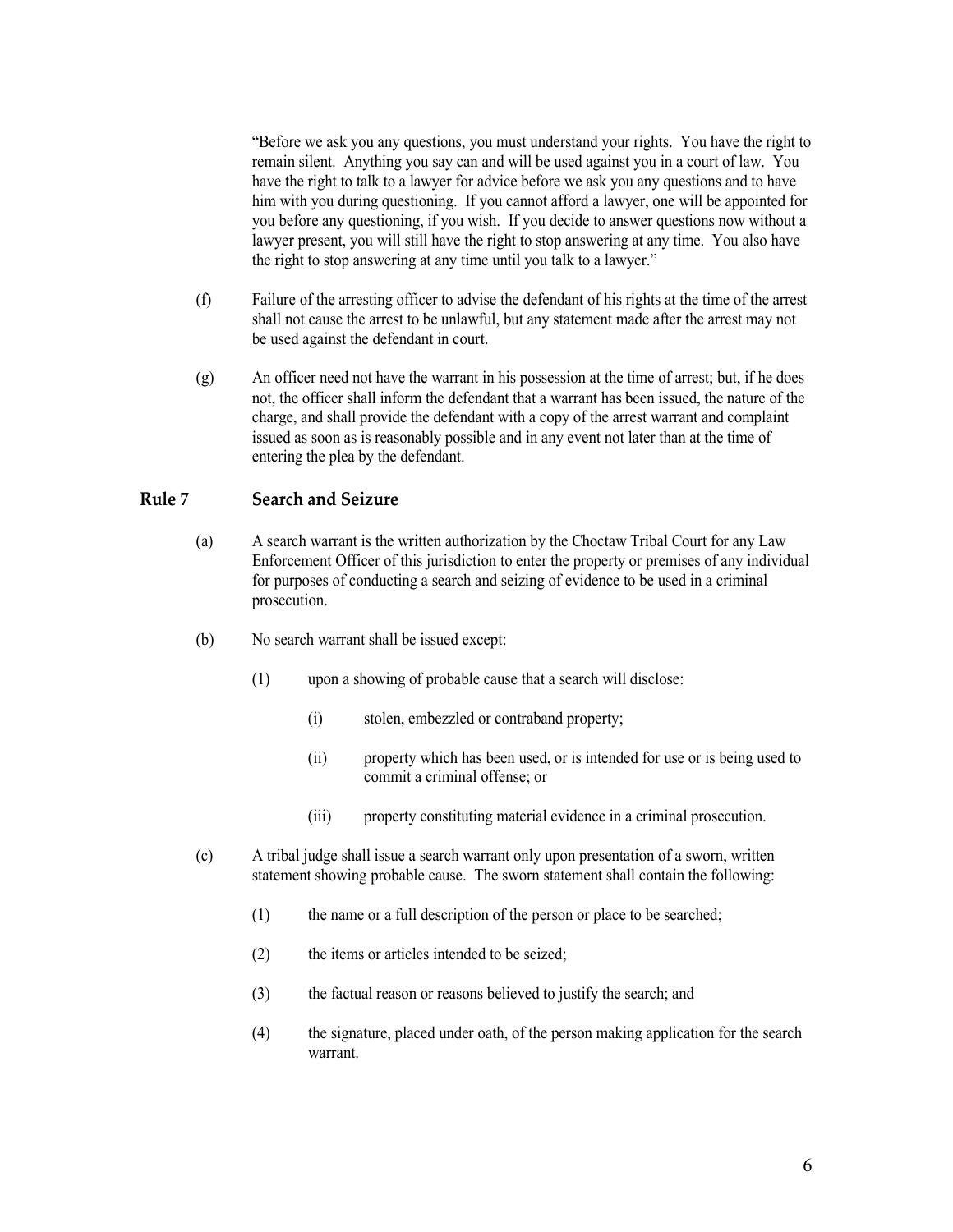- (d) Upon presentation of an affidavit for a search warrant, a tribal judge shall question the person making the affidavit and if satisfied that there is probable cause to believe that grounds for the application exist, he shall issue the warrant which shall contain the following:
	- (1) the name or full description of the person or place to be searched;
	- (2) the items or articles to be seized;
	- (3) the reason or reasons for its issuance;
	- (4) the date of its issuance; and
	- (5) the signature of the Tribal judge.
- (e) A search warrant shall issue only to a Law Enforcement Officer of this jurisdiction and shall be served only by such an officer between 6:00 a.m. and 10:00 p.m. unless the judge shall, for good cause, authorize service at another time, and such authorization is noted on the warrant.
- (f) No search shall be made more than ten (10) days after the issuance of the search warrant. The Law Enforcement Officer shall promptly complete a list of the items or articles seized. The list shall have been prepared in the presence of the person from whom such property was taken, or another witness, and have been signed by such person or witness, as well as by the Law Enforcement Officer. A copy of the list shall be given to the person from whom the property was taken.
- (g) No law enforcement officer shall search or seize any property without a warrant unless:
	- (1) the officer has reasonable cause to believe that the person in possession of such property is then and there engaged in the commission of an offense;
	- (2) the search is incidental to a lawful arrest and for the protection of the arresting officer or is incidental to such an arrest and for purpose of seizing evidence of the commission of the offense for which the defendant is arrested; or
	- (3) the person voluntarily consents to the search.
- (h) Physical evidence which has been obtained in violation of this Rule or of Article X, §1(b) of the Constitution and Bylaws of the Mississippi Band of Choctaw Indians, or of Title 25 U.S.C. §1302(2) together with all testimonial evidence, confessions and statements obtained as a consequence thereof shall not be admissible in any criminal proceedings of the Choctaw Tribal Court against the defendant.

### <span id="page-6-0"></span>**Rule 8 Bail and Release from Custody**

- (a) Release and Detention Pending Trial
	- (1) Class A Offenses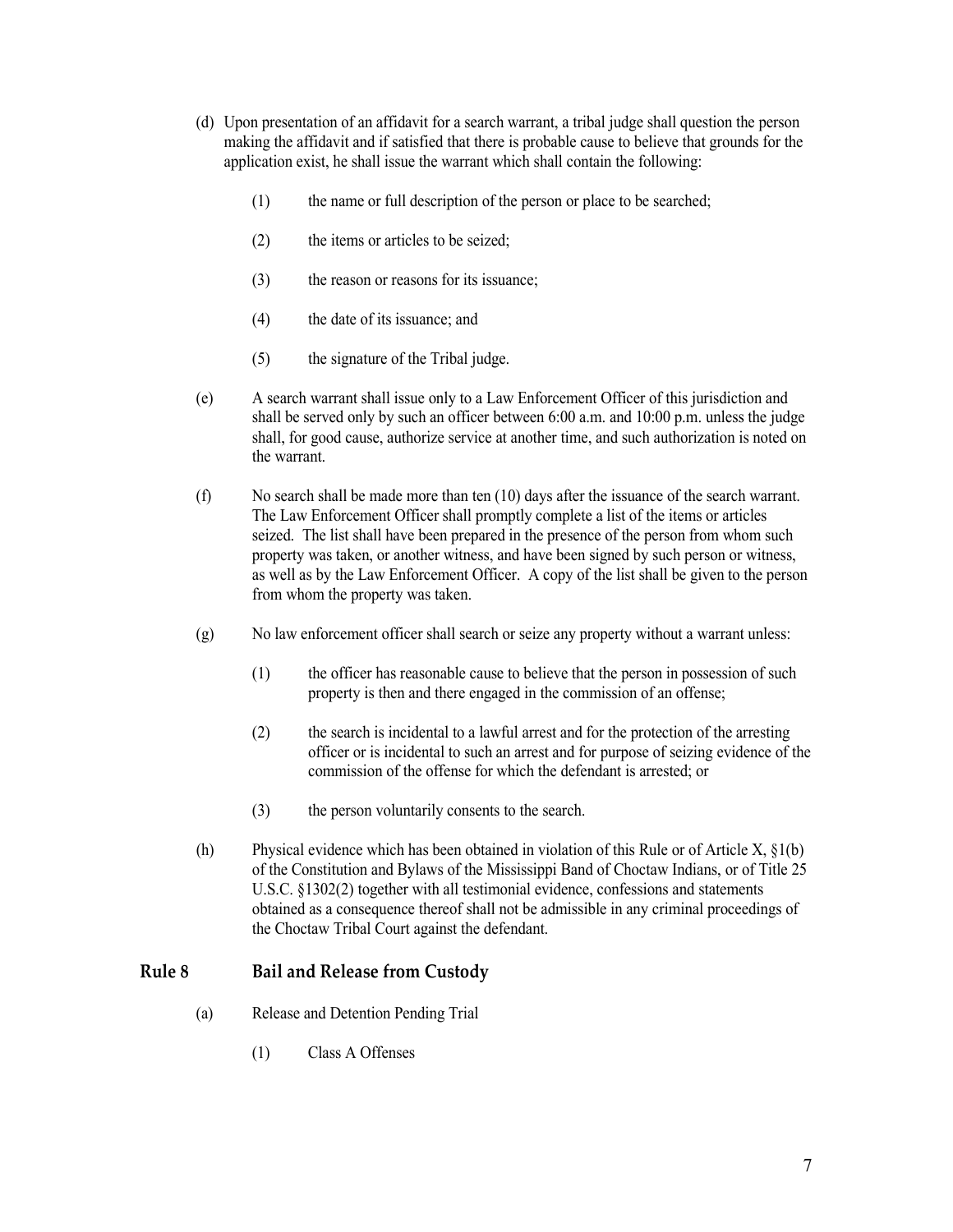- (i) All persons arrested for a Class A offense shall be brought before a Tribal Judge within twenty-four (24) hours of the arrest excluding holidays and weekends. The Tribal Judge shall determine if the person should be detained or released pending trial. The Judge shall not order the person released pending trial when the Judge finds that such release will not reasonably assure the appearance of the person as required or that such release will endanger the safety of another person in the community. At the appearance, both the person arrested and the prosecutor's office may present witnesses and cross-examine witnesses with regard to these two issues. If the Judge finds that release is appropriate, the Judge shall require the person to tender a cash bond or surety bond executed by two or more reliable persons subject to the jurisdiction of the Court before such person is released; provided, however, such reliable persons may not be the Chief, the Vice-Chief, the Secretary-Treasurer, a member of the Tribal Council, an employee of Tribal law enforcement, a Judge, a member of the Court staff or attorneys or other persons licensed to practice before the Choctaw Tribal Court. The amount of the bond required shall be a five hundred dollar (\$500.00) cash or surety bond for all Class A offenses.
- (ii) In addition to the bond, the Tribal Judge may place other conditions upon the release of a person arrested for a Class A offense if the Judge finds that such conditions are necessary to assure the appearance of a person arrested or are necessary to protect the safety of another person in the community. These conditions may include, but are not necessarily limited to:
	- (A) that the person not commit a federal, state or Tribal crime during the period of release;
	- (B) that the person remain in the custody of a designated person, who agrees to assume supervision and to report any violation of a release condition to the court, if the designated person is reasonably able to assure the judicial officer that the person will appear as required and will not impose a danger to the safety of any other person in the community;
	- (C) that the person maintain employment, or, if unemployed, actively seek employment;
	- (D) that the person maintain or continue an educational program;
	- (E) that the person abide by specified restrictions on personal association, place of abode or travel;
	- (F) that the person avoid all contact with an alleged victim of the crime and with any potential witness who may testify concerning the offense;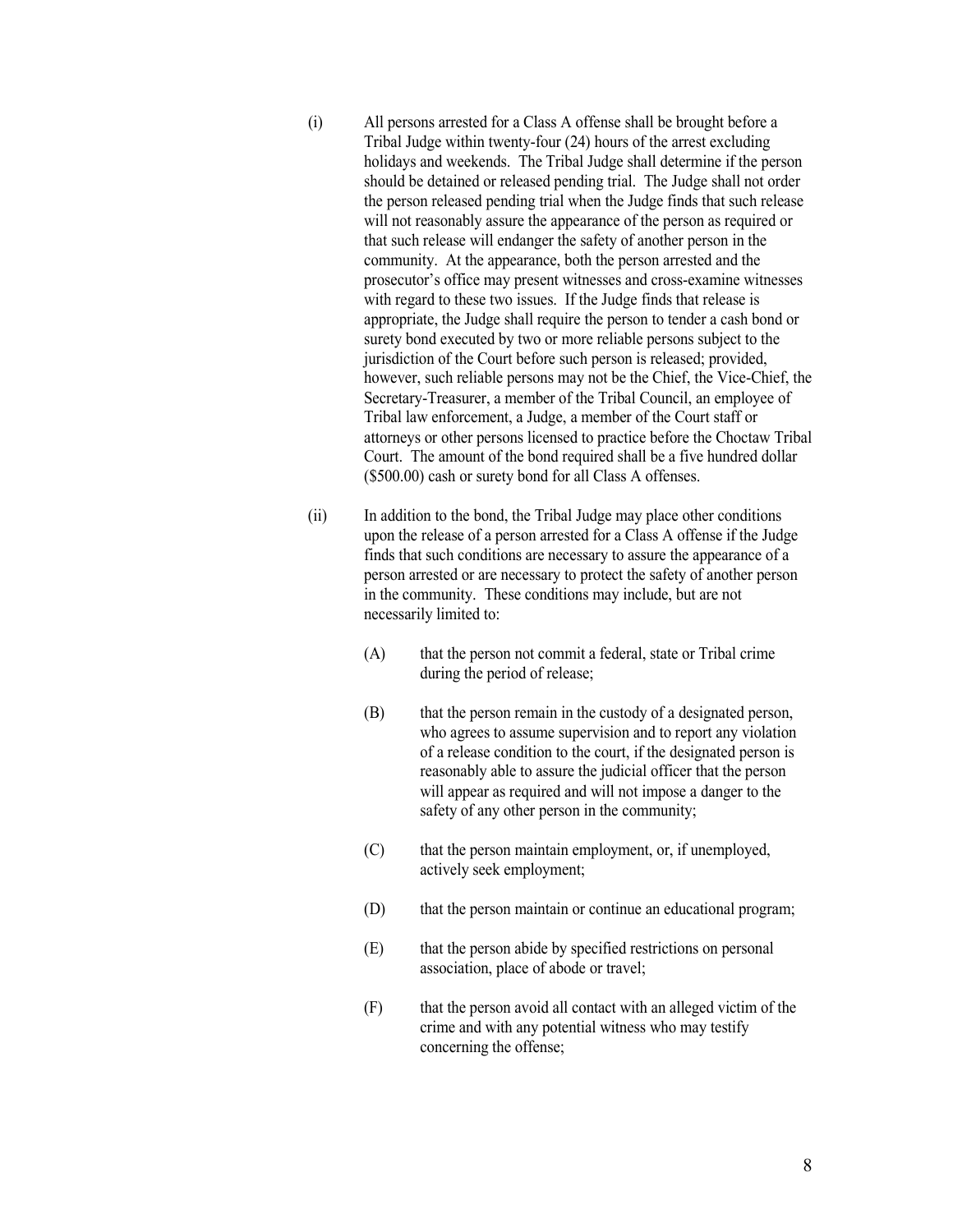- (G) that the person report on a regular basis to a designated law enforcement agency or other agency of the Choctaw Government;
- (H) that the person comply with a specified curfew;
- (I) that the person refrain from possessing a firearm, destructive device or other dangerous weapon;
- (J) that the person refrain from the use of alcohol, or any other use of a narcotic drug or a controlled substance without a prescription by a licensed medical practitioner;
- (K) that the person undergo available medical, psychological or psychiatric treatment, including treatment for drug or alcohol dependency; and remain in a specified institution if required for that purpose; and
- (L) that the person satisfy any other condition that is reasonably necessary to assure the appearance of the person that is required and to assure the safety of any other person in the community.
- (iii) At the conclusion of the appearance, the judge shall execute an order stating whether the person is to be detained or released, and if released, the amount of bond, the date of trial and stating the defendant shall notify the court within fifteen (15) days from the court arraignment whether the defendant will be represented by counsel at trial and any conditions upon such release in addition to the bond. In the case of detention, the judge shall execute an order stating the reasons for the detention and directing that the person be committed to the custody of Choctaw Law Enforcement for confinement separate, to the extent practical, from persons serving sentences after convictions.
- (iv) If a person is ordered detained after a hearing conducted in accordance with this rule, the person may appeal the Detention Order to the Choctaw Supreme Court within five (5) days of the Order of Denial. The appeal shall be determined promptly in accordance with the Choctaw Rules of Appellate Procedure.
- (2) Class B or Class C Offenses: If a person is arrested for a Class B or Class C offense and is not also arrested for a Class A offense, such person shall not have to appear before a judge in order to obtain release. Such person may obtain release at any time prior to arraignment without appearing before a judge on personal recognizance or if required, by posting a cash bond or surety bond executed by two reliable persons subject to the jurisdiction of the Tribal Court; provided, however, such reliable persons may not be the Chief, the Vice-Chief, the Secretary-Treasurer, a member of the Tribal Council, an employee of Tribal law enforcement, a judge, a member of the Court staff, or attorneys or other persons licensed to practice before the Choctaw Tribal Court. Notwithstanding the foregoing, if the arresting officer or complaining witness shall certify to the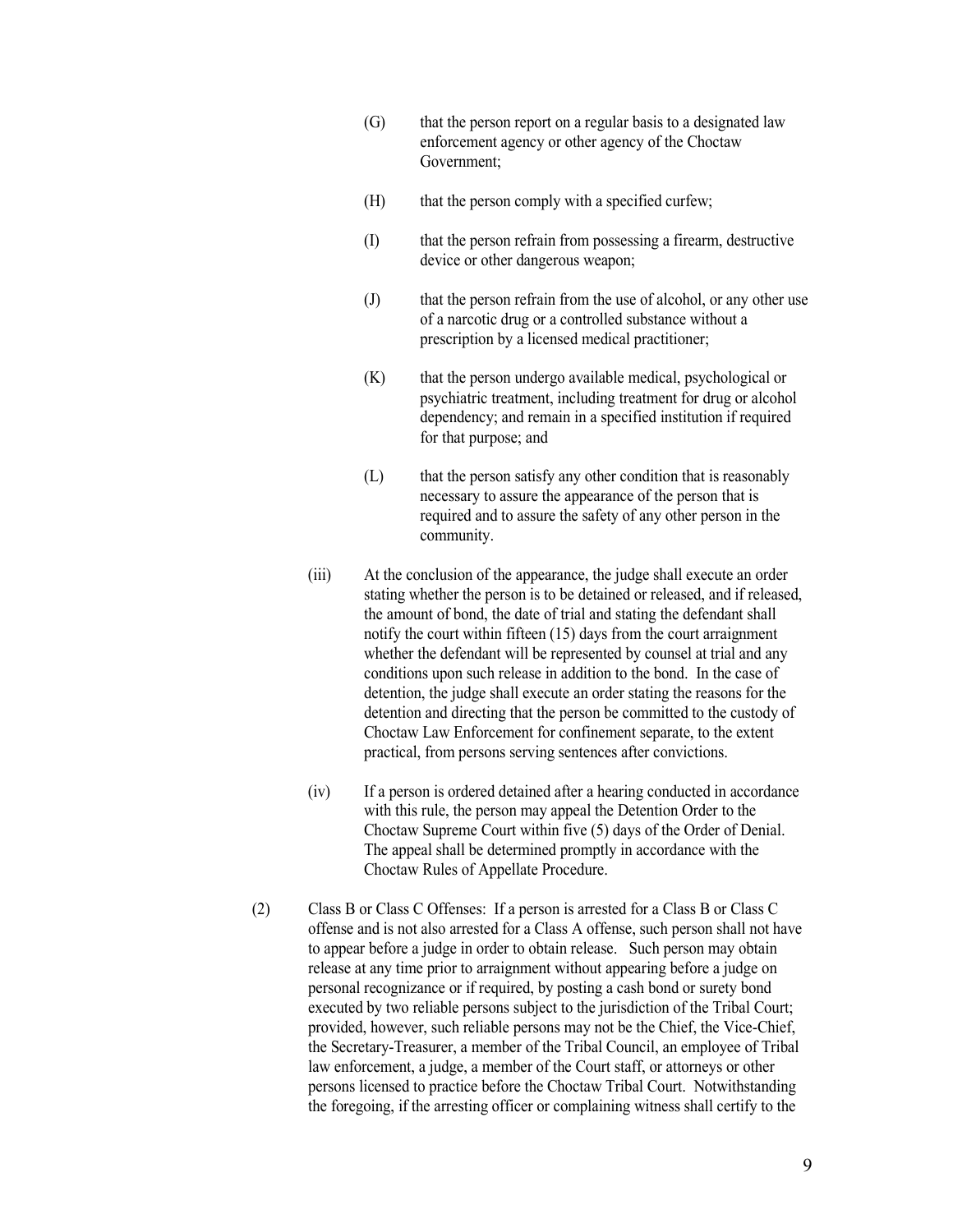jailer or if the jailer shall certify based upon his own observation, that the person arrested, was at the time he was brought to the jail, unconscious or in an intoxicated or apparently intoxicated condition, or for any reason does not appear to be conscious or sober, then such person shall not be released until eight (8) hours after arrival at the jail. The person shall be informed by the jailer of his right to post a cash or surety bond when the person is brought to the jail. Persons who reside outside the State of Mississippi or off the Tribal lands of the Mississippi Band of Choctaw Indians shall post cash bonds. The amount of bond required for persons arrested for a Class B offense shall be a two hundred fifty (\$250.00) appearance bond or a two hundred fifty (\$250.00) cash or surety bond. The amount of bond for a Class C offense shall be a one hundred dollar (\$100.00) cash or surety bond except for the following Class C offenses for which no bond is required and persons may be released on personal recognizance: Criminal Defamation  $\S(3-2-10)$ , Harassment  $\S(3-2-14)$ , Malicious Mischief  $\S(3-3-6)$ , and Littering  $(3-5-5)$ .

- (3) Presumption of Innocence Prior to Trial: Nothing in this Rule shall be construed as modifying or limiting the presumption of innocence prior to trial.
- (4) Release or Detention Pending Appeal: A judge of the Choctaw Tribal Court exercising jurisdiction over an offense or a judge of the Choctaw Tribal Appellate Court exercising appellate jurisdiction, shall order that, pending imposition or execution of sentence, or pending appeal of conviction or sentence, a person who has been found guilty of an offense and sentenced to a term of imprisonment, and who has filed an appeal, be detained, unless the Judge finds, after petition by the person, by clear and convincing evidence:
	- (i) that the person is not likely to flee or pose a danger to the safety of any other person of the community if released during the pendency of the person's appeal; and
	- (ii) that the appeal is not for the purpose of delay and raises a substantial question of law or fact likely to result in a reversal, an order for a new trial or a sentence that does not include a term of imprisonment of less than the total amount of time already served plus the expected duration of the appeals process.

In those situations where release is found appropriate for persons convicted of a Class A offense, bond shall be set in accordance with the amounts set forth in Rule  $8(a)(1)(i)$ . In addition, the judge may also impose conditions in accordance with the provisions of Rule  $8(a)(1)(ii)$ . In those situations where release is found appropriate for persons convicted of a Class B or Class C offense, bond shall be set in accordance with the amounts set forth in Rule  $8(a)(2)$ .

(5) Penalty for Failure to Appear or Violation of Conditions of Release: Whoever, having been released pending trial or pending appeal, fails to appear before court as required or fails to surrender for service of sentence pursuant to a Court Order, shall be guilty of a Class A offense, which shall be punishable by up to six (6) months imprisonment, five hundred (\$500.00) fine or both. As an affirmative defense to a prosecution under this provision, a person may assert that uncontrollable circumstances which the person did not create prevented the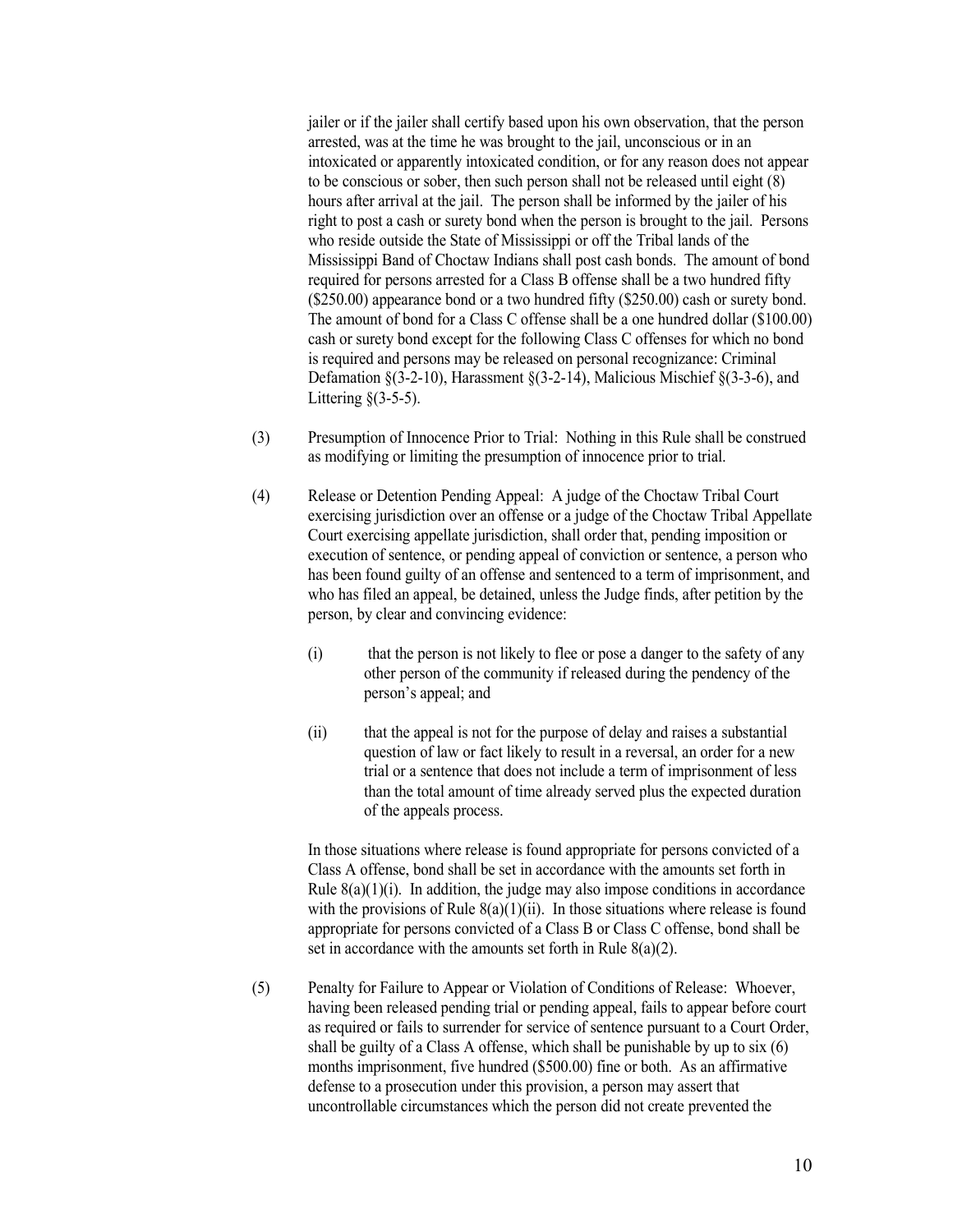person from appearing or surrendering, and that the person appeared and surrendered as soon as such circumstances ceased to exist. A term of imprisonment imposed under this section shall be consecutive to any other sentence of imprisonment.

- (6) Sanctions for Violations of a Release Condition: A person who has been released under this Rule, and who has violated a condition of his release, is subject to a revocation of release and an Order of Detention. An attorney of the Prosecution Office may initiate the proceeding for the revocation of an order of release by filing a motion with the court. A judge may issue a warrant for the arrest of the person charged with violating a condition of release, and the person shall be brought before a judge for a hearing to determine if the person has violated a condition of release. The judge shall enter an Order of Revocation and Detention if, after hearing, the judge finds there is probable cause to believe that the person has committed a federal, state or Tribal crime while on release and may enter such an order if there is probable cause that the person has violated any other conditions of release.
- (7) Return of Bond

Provided a person has complied with all orders of the court issued pursuant to this Rule, any cash bond shall be returned to the person providing the bond upon the entry of a not guilty verdict or the sentence of the court in the case of a pretrial bond and upon the rendering of a decision on the appeal in the case of an appeal bond.

### <span id="page-10-0"></span>**Rule 9 Arraignment, First Appearance**

- (a) Upon the first appearance of the defendant before the Choctaw Tribal Court in response to a summons or warrant or following arrest, the judge shall inform the defendant in English or when necessary in the Choctaw language of the following:
	- (1) the offense(s) charged;
	- (2) the maximum penalty and mandatory minimum penalty, if any, provided for the offense charged;
	- (3) the right to bail;
	- (4) the right, if any, to the assistance of a lay advocate or legal counsel at every stage of the proceedings;
	- (5) the right, if any, to representation by an attorney at defendant's own expense;
	- (6) the right to remain silent and that any statement made by the defendant may be used against the defendant;
	- (7) the right, if any, to a jury trial;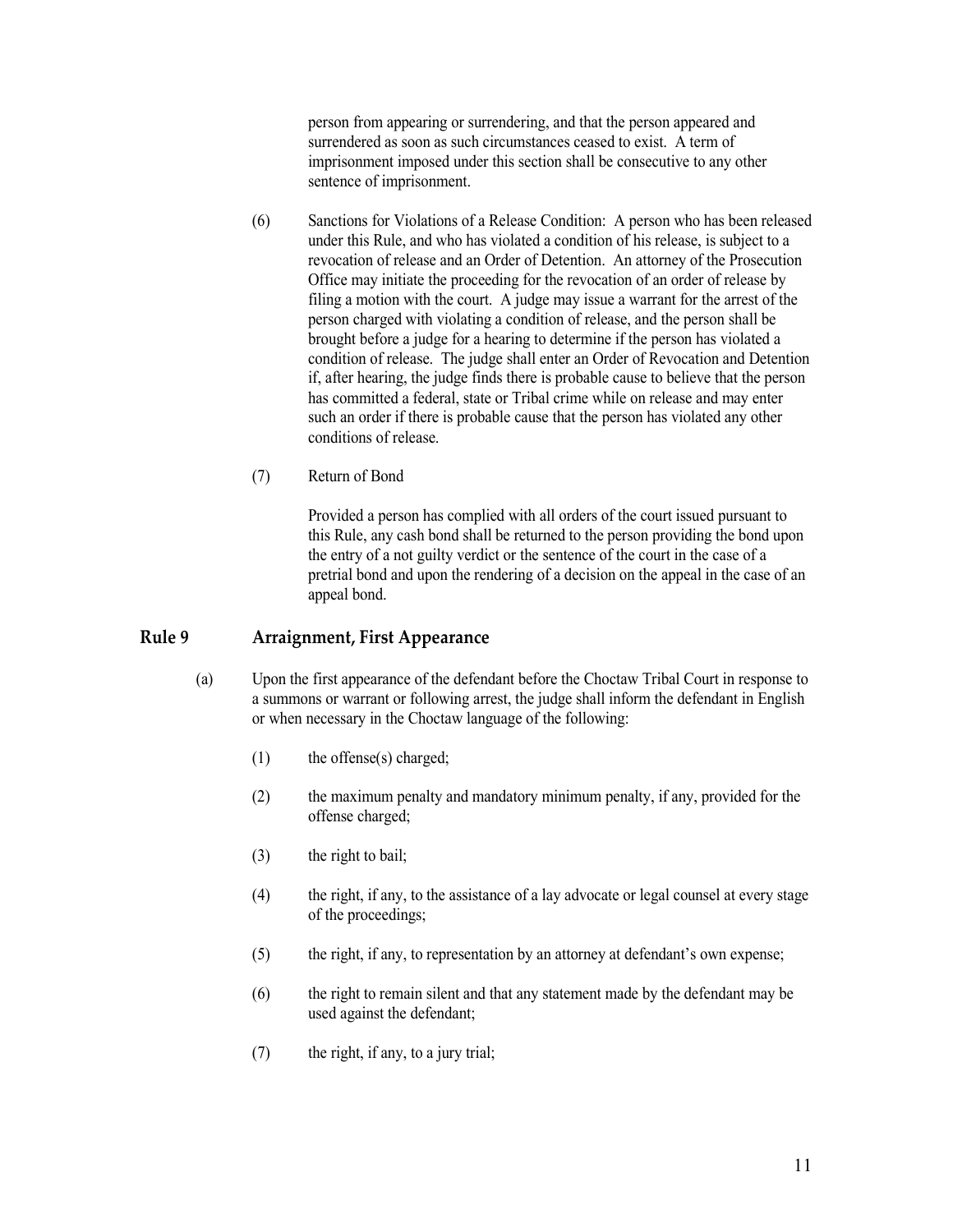- (8) if the right, defendant desires reasonable time and opportunity, to consult with counsel.
- (b) The judge shall thereafter require the defendant to plead to the complaint as follows:
	- (1) not guilty;
	- (2) guilty;
	- (3) not guilty by reason of insanity; or
	- (4) no contest.

If defendant refuses to answer, a plea of not guilty must be entered. If the defendant pleads "not guilty by reason of insanity", the action shall be transferred to the Behavioral Health Department or an appropriate state or federal agency for a determination of defendant's competency to stand trial. If the defendant pleads "not guilty", the action shall be set for trial.

- (c) If the defendant pleads "guilty", the judge shall accept the plea only after determining that the plea is made voluntarily with a full understanding of the nature of the charge and the consequences of the plea. The judge shall not enter a judgment upon a plea of guilty unless he is satisfied that there is a factual basis for the plea. If a plea of guilty is accepted and judgment entered, the judge shall sentence the defendant immediately or within a reasonable period, giving the defendant an opportunity to inform the court of mitigating facts.
- (d) The court may, in its discretion, allow a defendant to withdraw a plea of guilty whenever it appears that the interests of justice and fairness would be served thereby.
- (e) An arraignment may be waived, by the defendant filing a written plea of not guilty, signed by defendant and defendant's attorney, no later than forty-eight (48) hours prior to the scheduled arraignment. The waiver must indicate the date and time of arraignment and the name of the arraigning judge.

### <span id="page-11-0"></span>**Rule 10 Procedure For Recusal of Judge**

- (a) Excusal: Whenever a defendant to any criminal action or proceeding of any kind files a notice of excusal, the judge's jurisdiction over the cause terminates immediately.
- (b) Limitation of Excusals: A defendant may not excuse a judge after he has requested that judge to perform any discretionary act other than conducting an arraignment or first appearance, setting initial condition on arraignment or first appearance of setting initial conditions of release. No party shall excuse more than one judge.
- (c) Procedure for Excusing a Judge: A party for good cause shown may excuse a judge before whom the case is pending by filing with the Clerk of the Court a Notice of Excusal. The Notice of Excusal must be signed by the defendant and filed within ten (10) days after the latter of: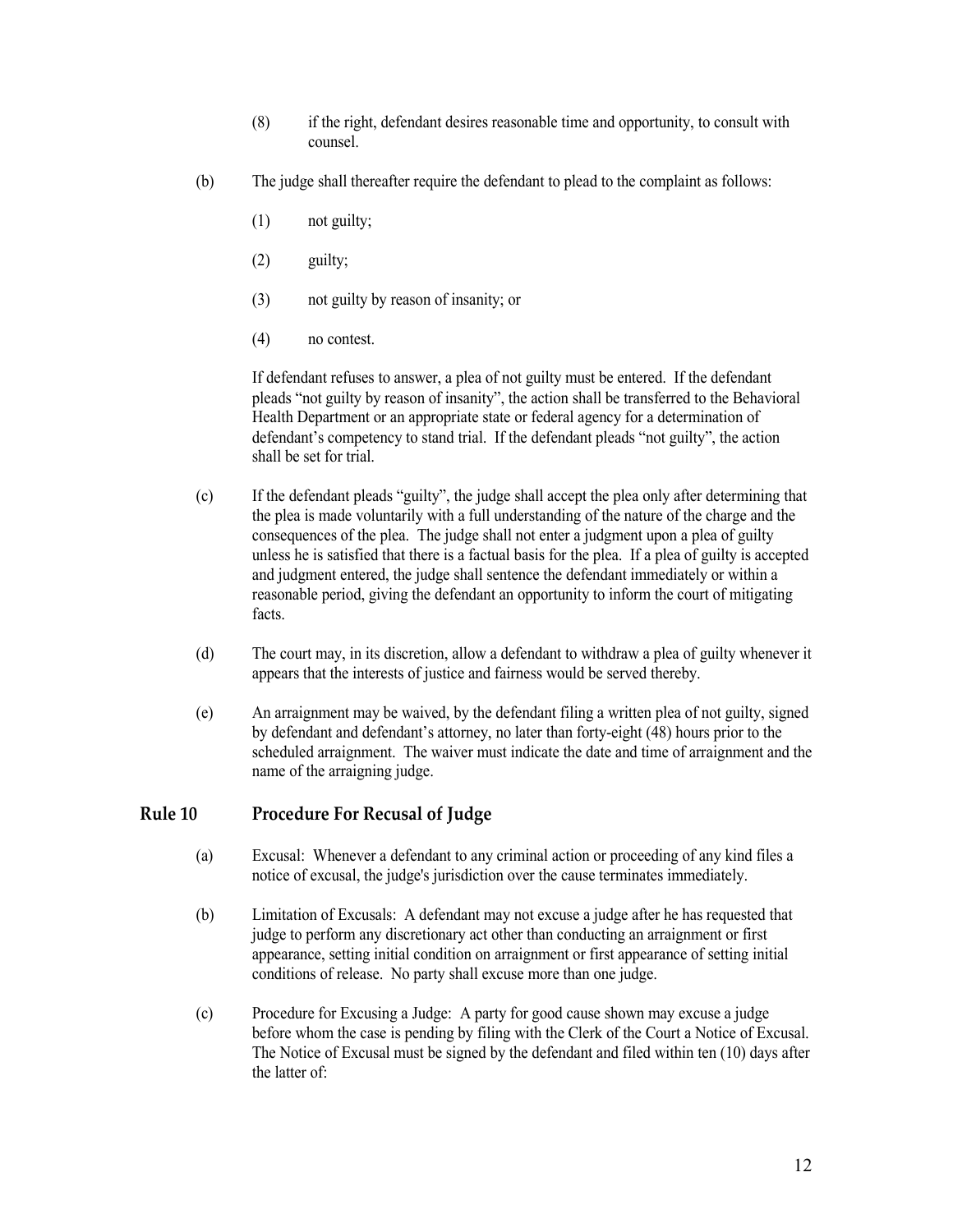- (1) arraignment or the filing of a waiver of arraignment; or
- (2) service by the court of notice of assignment or reassignment of the case to a judge.
- (d) Recusal: No judge shall sit in any action in which the judge's impartiality may reasonably be questioned under the provisions of the Constitution of the Mississippi Band of Choctaw Indians or the Code of Judicial Conduct, and the judge shall file a recusal in any such action. Upon receipt of notification of recusal from a judge, the Clerk of the Court shall give written notice to each party. Upon recusal, another judge shall be assigned or designated to conduct any further proceedings in the action.

### <span id="page-12-0"></span>**Rule 11 Pretrial Conference**

At any time after the filing of a complaint or citation, the judge may, with or without the filing of a motion, order the parties to appear before him to clarify the pleadings and to consider such other matters as may aid in the disposition of the case. The court may in its discretion, if not otherwise prohibited by this tribal code and in compliance with Choctaw Peacemaker code; depending on the nature of the case, transfer to the Peace Maker Court for an alternative disposition.

## <span id="page-12-1"></span>**Rule 12 Right to Jury Trial**

- (a) Cases shall be tried by the judge unless the defendant demands a jury trial. The demand may be made orally at the arraignment or by filing a written request with the judge assigned to the case within ten (10) days after the scheduled arraignment. If the demand for a jury trial is not made as provided in this paragraph, trial by jury will be deemed waived.
- (b) A defendant is not entitled to a jury trial for Class C offenses.

### <span id="page-12-2"></span>**Rule 13 Motions Before Trial: Defenses and Objections**

- (a) Motions raising defenses and objections may be made as follows;
	- (1) any defenses or objections which are capable of determination other than at trial may be raised before trial by written motion.
	- (2) defenses and objections based on defects in the complaint other than that it fails to show jurisdiction in the court or fails to charge an offense may be raised by motion only before trial or such shall be deemed waived, unless the court for good cause shown grants relief from such waiver. Lack of jurisdiction or failure to charge an offense may be raised as defenses or noticed by the court on its own motion at any stage of the proceeding;
	- (3) a motion for a bill of particulars shall be granted when it appears that the defendant has a reasonable need for additional facts in order to prepare his defense;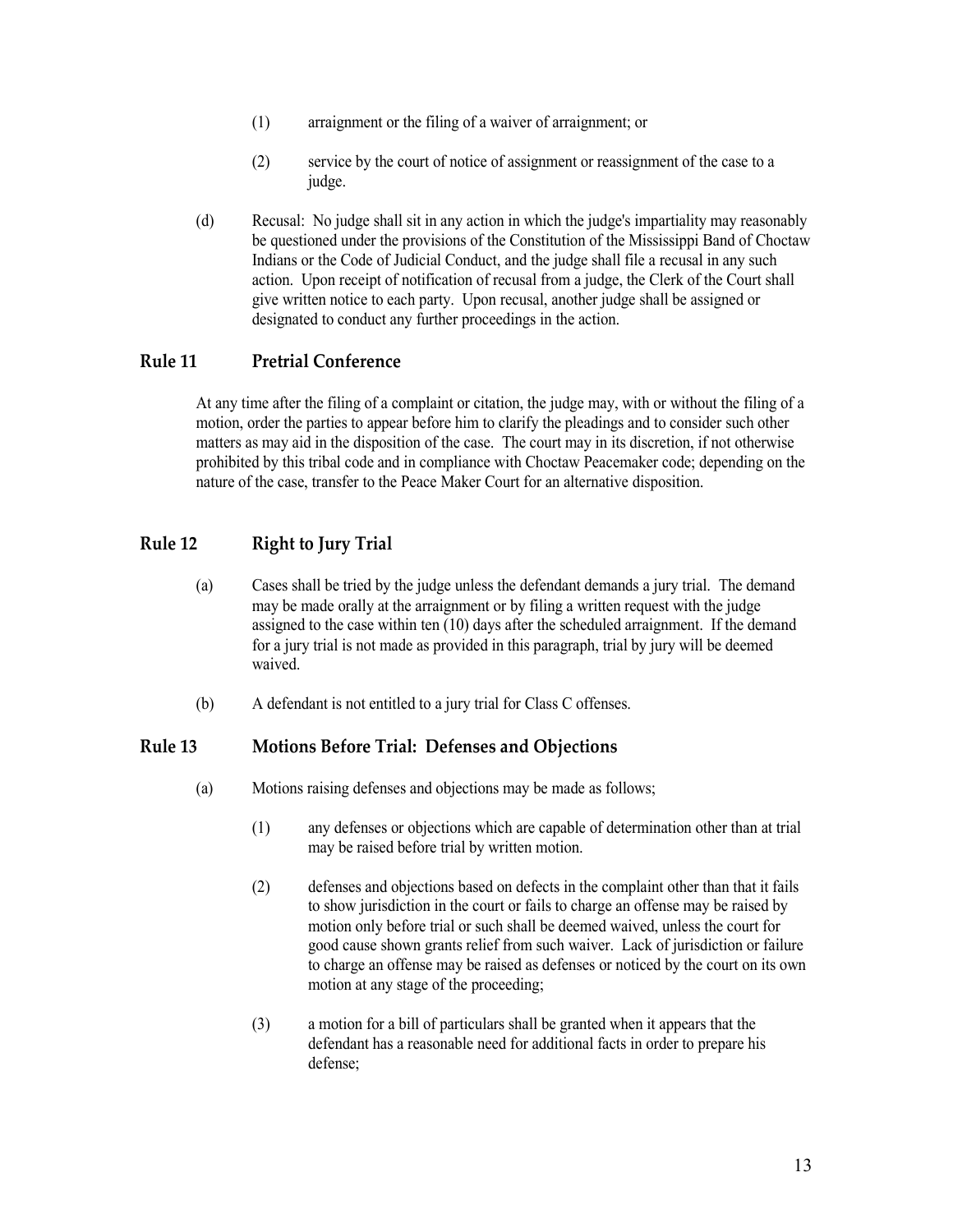- (4) motions may be made orally or in writing. Motions made under this Rule will be argued before trial on the date of trial unless the court directs otherwise. Decision on such motions shall be made by the judge and not by the jury;
- (5) if the motion is decided against the defendant, the trial shall proceed as if no motion was made. If a motion is decided in favor of a defendant, the judge shall alter the proceedings or enter a judgment as is appropriate in light of the decision.

# <span id="page-13-0"></span>**Rule 14 Discovery and Inspection**

- (a) Disclosure by Prosecution: Not less than ten (10) days before trial, the prosecution shall disclose and make available for inspection, copying and photographing any records, papers, documents, recorded statements made by witnesses or other tangible evidence in its possession, custody and control and which are material to the preparation of the defense or are intended for use by the prosecution at the trial or were obtained from or belong to the defendant.
- (b) Disclosure by Defendant: Not less than ten (10) days before trial, the defendant shall disclose and make available to the prosecution for inspection, copying and photographing any records, papers, documents or other tangible evidence in the defendant's possession, custody or control which the defendant intends to introduce in evidence at the trial.
- (c) Witness Disclosure: Not less than ten (10) days before trial the prosecution and defendant shall exchange a list of the names and addresses of the witnesses each intends to call at the trial. Upon request of a party, any witness named on the witness list shall be made available for interview prior to trial.
- (d) Continuing Duty to Disclose: If a party discovers additional material or witnesses which the party previously would have been under a duty to disclose and make available at the time of such previous compliance if it were then known to the party, the party shall promptly give notice to the other party of the existence of the additional material or witnesses.
- (e) Failure to Comply: If at any time during the course of the proceedings it is brought to the attention of the court that a party has failed to comply with this rule or with an order issued pursuant to this rule, the court may order such party to permit the discovery or inspection of materials not previously disclosed, grant a continuance or prohibit the party from calling a witness not disclosed, or introducing in evidence the material not disclosed, or it may enter such other order as it deems appropriate under the circumstances, including but not limited to holding an attorney or party in contempt of court.

## <span id="page-13-1"></span>**Rule 15 Notice of Alibi Defense**

The defendant or his legal representative shall by written notice to the court at least ten (10) working days before trial provide the names of any witnesses upon whom the defense intends to rely for an alibi defense for the defendant. Failure to provide such notice will prevent the use of such witnesses by the defense unless it can be shown by the defense that prior notice was impossible or that no prejudice to the prosecution has resulted, in which case the judge may order the trial delayed or make such other orders as required to assure a just determination of the case.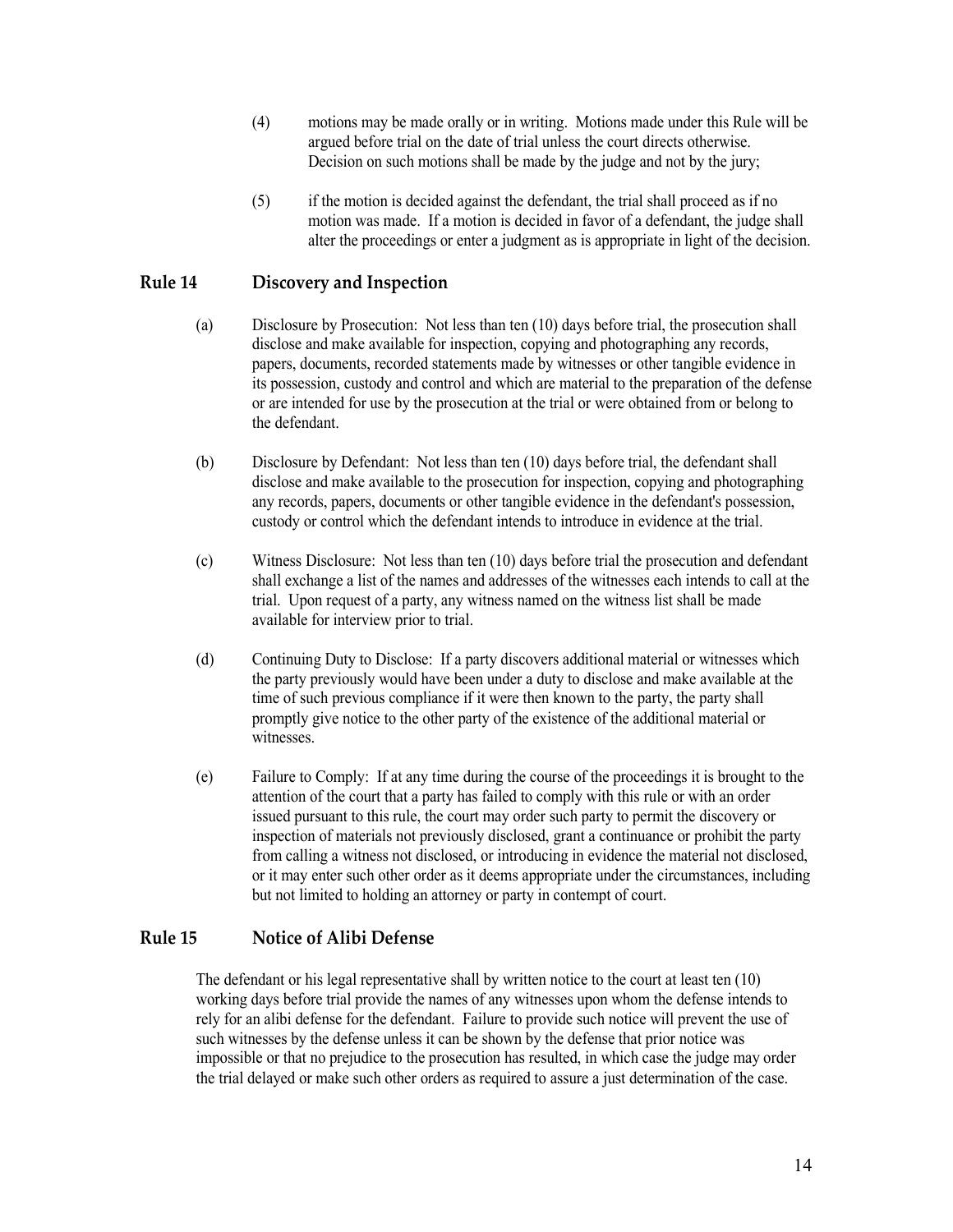## <span id="page-14-0"></span>**Rule 16 Subpoena**

- (a) A subpoena is an order of the court issued by a judge or the Clerk of the Court. It shall contain the name of the court, the title of the case and shall command each person to whom it is directed to attend and give testimony or produce for use documents, etc. named, at the time and place specified therein.
- (b) A subpoena may be served by any law enforcement officer or other officer designated by the Judge. Service shall be accomplished by handing a copy of the subpoena to the person named therein. No fees or mileage allowance need be rendered with service.
- (c) A subpoena may be served any place within the territorial jurisdiction of the Choctaw Tribal Court.
- (d) Failure, without adequate excuse, to obey a properly served subpoena may be deemed contempt of court and prosecution thereof may proceed upon the order of the court. No contempt shall be prosecuted unless a return of service of the subpoena has been made on which is endorsed the date, time and place of service and the person performing such service.

# <span id="page-14-1"></span>**Rule 17 Trials by Jury**

- (a) Tribal Court Jury: A jury shall consist of six persons. Any enrolled member of the Mississippi Band of Choctaw Indians who is qualified to vote in elections of the Council, shall be eligible for jury service except Tribal Council, judges, clerks, lay advocates or professional attorneys, and persons of unsound mind or who have been convicted of a Class A offense under this Code during the past two years or of a felony under the laws of any other sovereign or dishonorably discharged from the Armed Forces of the United States.
- (b) Jury Panel: Once every six (6) months (January and July) in open court the clerk shall draw the names of 32 persons at random from a box containing the names of the persons registered to vote in elections held by the Mississippi Band of Choctaw Indians. If an ineligible name is drawn, an additional name shall be drawn until thirty-two (32) eligible persons are on the jury panel. Such persons shall constitute the jury panel.
- (c) Jury Selection: When it is necessary to form a jury, at the direction of the trial judge, the clerk shall draw names from a box containing the names of the persons on the jury panel until six names are drawn, none of whom have served on a jury during the past year.
- (d) Challenges for Cause or Without Cause: Either party in the case may challenge not more than two jurors without cause and any number of jurors for cause. The judge, the prosecutor and the defendant shall be entitled to question each juror to determine the existence of cause. Cause may consist of, but shall not be limited to:
	- (1) Non-eligibility as juror or such physical or mental defect as to render the juror incapable of performing his duties;
	- (2) Having been a juror, party or witness in any civil or criminal proceeding involving the same facts; or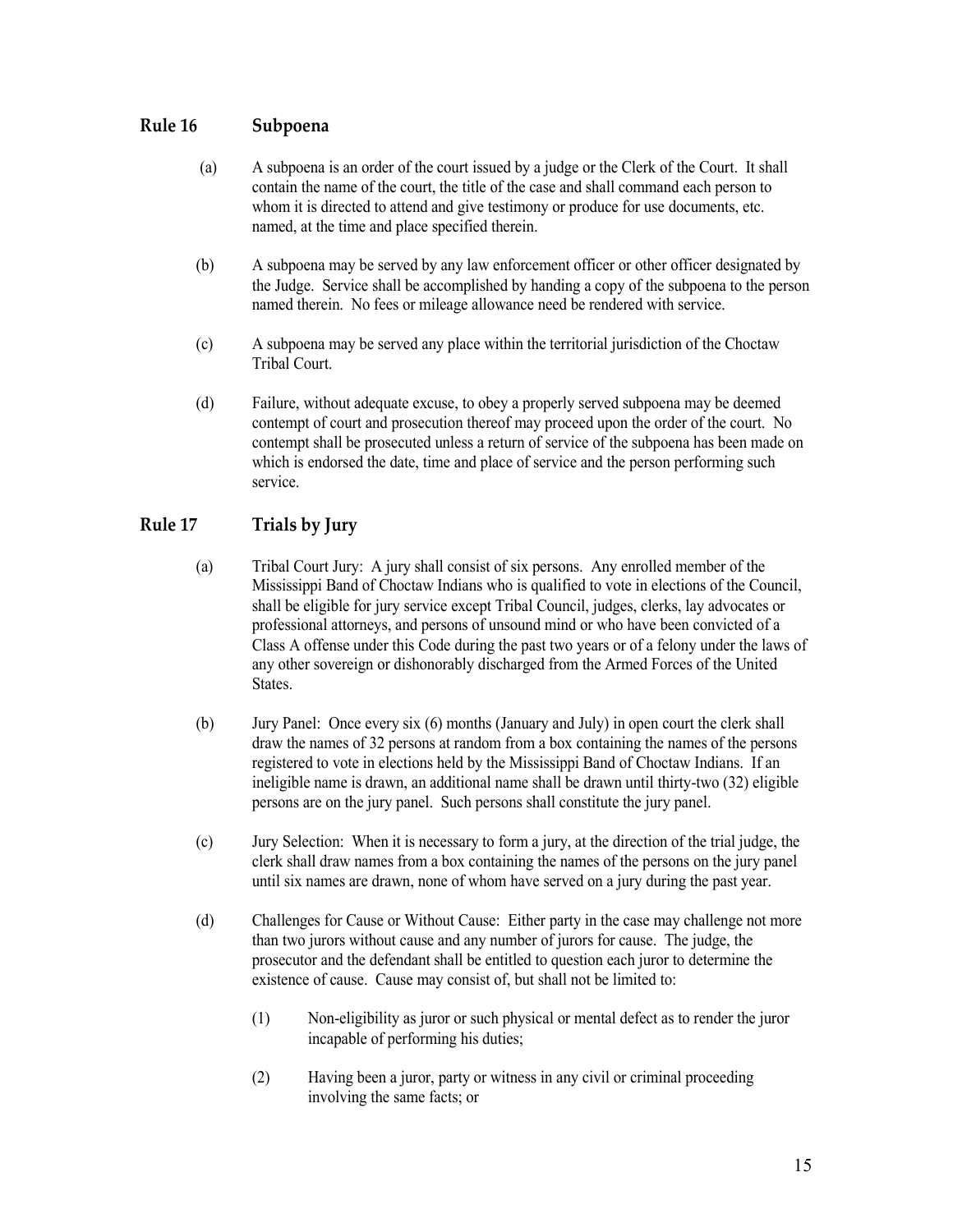- (3) Such family or business relationship with the defendant or having such an opinion of the guilt or innocence of the defendant as would impair impartiality as a juror.
- (e) Oath of Jurors: The judge shall administer the oath or affirmation as follows: "We, and each of us, do solemnly swear or affirm that we will truly and fairly try this case between the Mississippi Band of Choctaw Indians and the defendant, so help us God."
- (f) Additional Jurors: The trial judge, by rule, may establish procedures for supplementing the list of prospective jurors from time to time in accordance with subsection (b) of this rule as may be required by caseload and jury trial demands.
- (g) Juror Compensation: Each juror selected shall be entitled to a fee of twenty-five dollars (\$25.00) for each day of jury service plus mileage at the current tribal rate per mile for necessary travel to and from the court for jury service. Jurors not selected shall be entitled to mileage at the current tribal rate per mile for travel to and from the court.

## <span id="page-15-0"></span>**Rule 18 Trial Procedure**

- (a) After the jury has been selected and sworn by the judge or if no jury trial is demanded:
	- (1) The clerk shall read the complaint and state the defendant's plea;
	- (2) Any pre-trial motions not previously heard shall be argued at this time (outside the presence of the jury);
	- (3) Opening statements may, if not waived, be made by the prosecutor and the defendant or his representative;
	- (4) The prosecutor shall present evidence in support of the charge, and the defendant or his legal representative shall have the right to cross-examine any witness called by the prosecutor;
	- (5) The defendant may, at the end of the prosecution's case present any motions to dismiss or move for directed verdict (outside the presence of the jury);
	- (6) The defendant or his legal representative shall present the defense and evidence in support thereof, and the prosecutor shall have the right to cross-examine any witness called by the defendant or his representative;
	- (7) The parties may then offer rebuttal testimony only, except that the court may in the interest of justice permit the introduction of new evidence;
	- (8) At the conclusion of all testimony in the trial, the defendant may (outside the presence of the jury) present any motions to dismiss. No penalty, rights or legal arguments of defendant shall be deemed waived solely on account of his failing to renew at the close of testimony any legal claims or arguments previously presented by motion;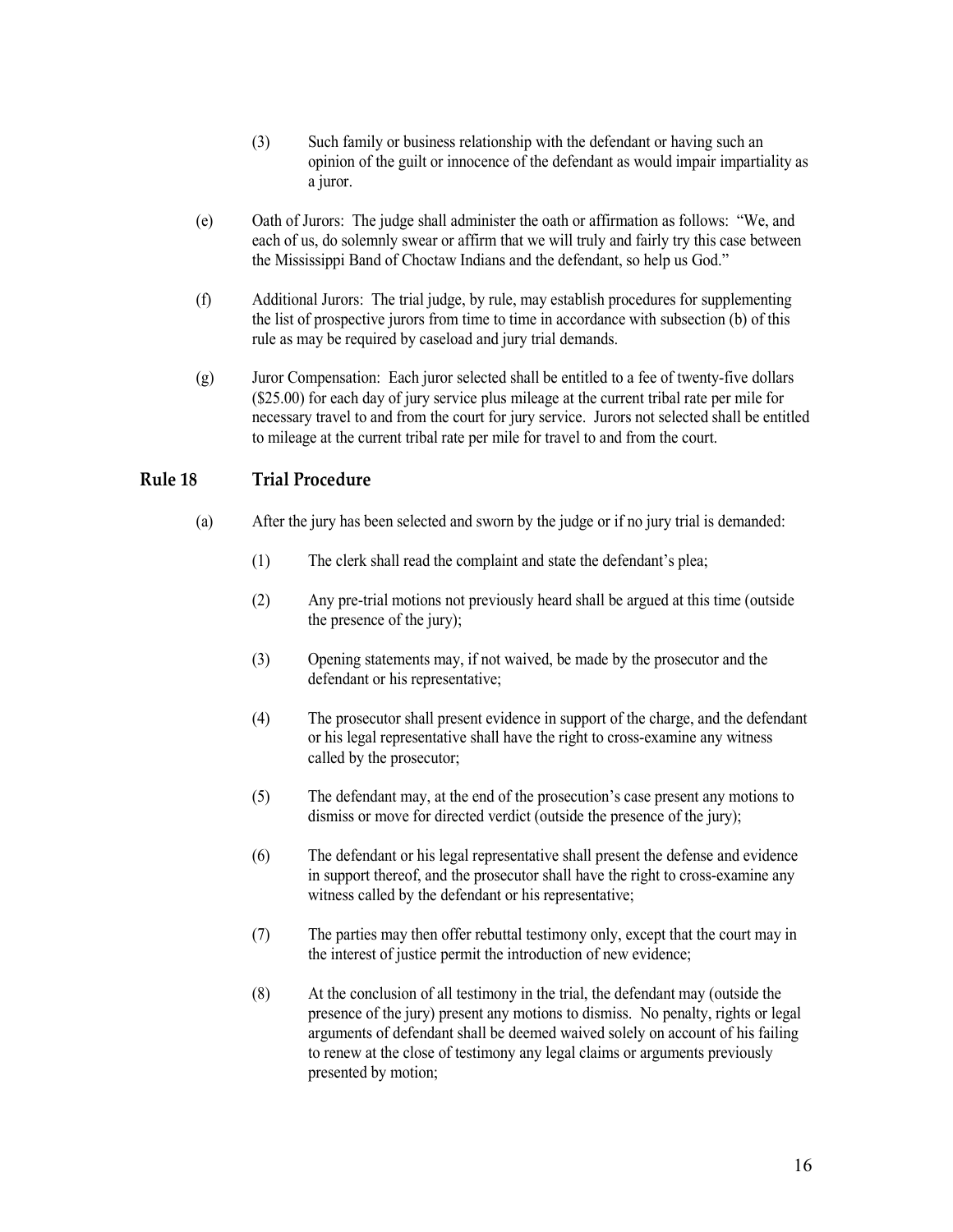- (9) In a jury trial the judge shall charge the jury orally or in writing, stating the law applicable to the cause, at the close of the evidentiary phase of the trial but before the closing arguments (if any);
- (10) The prosecutor and the defendant or his legal representative may then argue the case, the prosecutor having the right to open and close;
- (11) Motions for mistrial may be made at any time as appropriate.
- (b) Instructions to Juries: In a jury trial, questions of law shall be decided by the judge and questions of fact shall be decided by the jury. At any time during the trial the judge may give the jury such instructions as to the law as he considers necessary. The judge may, from time to time during the course of the trial, excuse the jury from the courtroom in order to receive evidence and testimony or motions and arguments on the admissibility of evidence or points of law. The parties may file requested instructions in writing at the close of the evidence or otherwise as the judge may direct, furnishing copies thereof to the other party. The judge shall inform the parties of his action on such requests prior to oral argument. Either party may object to instructions and such objections shall be made outside the hearing of the jury. Objections not made before the jury retires to determine its verdict shall be waived.

# <span id="page-16-0"></span>**Rule 19 Return of Verdict**

- (a) Return: In a bench trial, after the close of evidence, the judge shall render a verdict of guilt or innocence and shall, upon request of any party, make specific findings which may be embodied in a written decision. In a jury trial, the verdict shall be unanimous and signed by the foreman. It shall be returned by the jury to the judge in open court.
- (b) Jury Deliberations: In cases before a jury, except where a directed verdict of acquittal has been granted by the judge, the jury shall retire to determine a verdict after the charge. All instructions, physical evidence and notes taken by the jurors shall be available to them. The jury shall remain in the charge of an officer appointed by the court until discharged by the judge. During its deliberation, the jury may return to court to request further instructions from the judge or request that the clerk read portions of the transcript of any testimony in the case or where tape recorded, play back such portions of the testimony. The jury must render a unanimous verdict of "Guilty," "Not Guilty," or "Not Guilty by Reason of Insanity," or "No Verdict" on every charge against the defendant.
- (c) Discharge of Jury: After the jury has retired to consider their verdict the judge shall discharge the jury from the case when:
	- (1) their verdict has been announced to the judge,
	- (2) the judge finds there is no reasonable probability that the jury can reach a unanimous verdict;
	- (3) some other necessity exists for their discharge.

### <span id="page-16-1"></span>**Rule 20 Sentence**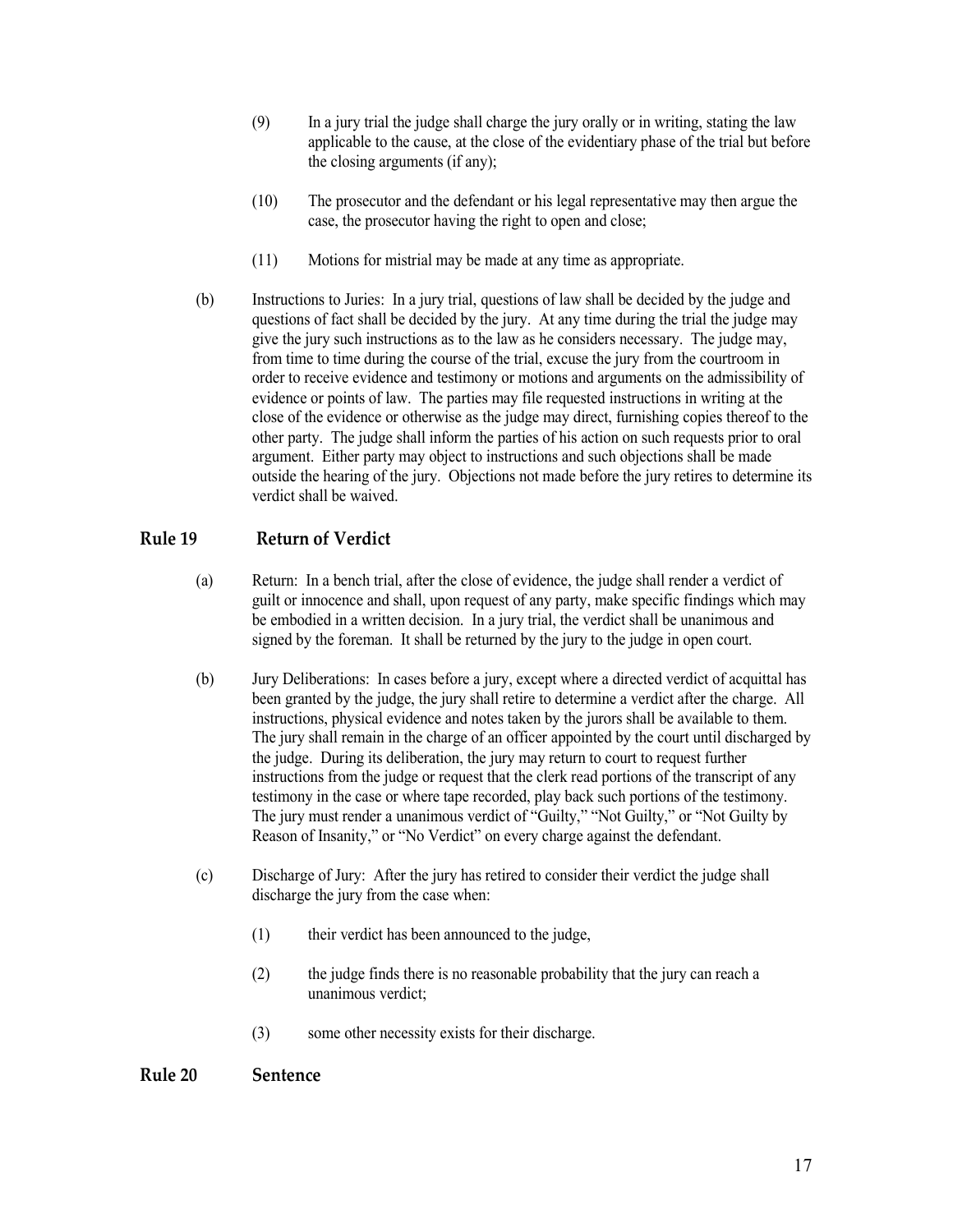Within a reasonable time after a verdict or plea of guilty and after such pre-sentencing investigation as the judge may direct, the judge shall sentence the Defendant in conformity with the applicable provisions of the Tribal Code and deliver to a law enforcement officer of this jurisdiction a signed copy of the sentence. When a defendant is sentenced to pay a fine, the court may permit payment within a definite period or by installment. In the absence of such permission, a fine shall be payable forthwith. Fines, and any installments thereof, shall be payable to the clerk of the Court.

### <span id="page-17-0"></span>**Rule 21 Default in Payment**

When a defendant defaults in the payment of a fine, or any installments thereof, the court, on its own motion or on application by the prosecuting attorney, shall order the defendant to show cause why he is not in contempt and may issue a summons or an arrest warrant for the defendant's appearance. Unless the defendant shows that he has made a good faith effort to obtain funds to make payment, the court may reinstate the sentence imposed on the original offense or offenses. Where good faith is shown, the court may allow additional time for payment or revoke all or part of the unpaid fine. Upon such default, the court may order the garnishment of tribal distribution checks or order seizure and sale of any personal property of the defendant found within the Choctaw Tribal lands.

## <span id="page-17-1"></span>**Rule 22 Suspension of Sentence**

- (a) The court may, upon such reasonable terms and conditions as it considers necessary to assist the defendant to lead a new life, following Choctaw laws and applicable federal laws, suspend any sentence and release a prisoner on probation. In granting probation the judge shall consider the defendant's prior criminal record, his background, character, financial condition, family obligations and other reasonably relevant circumstances.
- (b) The court, as a condition of its order, may require the defendant:
	- (1) to meet his family obligations;
	- (2) to devote himself to specific employment or an occupation;
	- (3) to undergo available medical or psychiatric treatment or attend regular rehabilitation programs, such Alcoholics Anonymous or similar meetings, and to enter and remain in a specified institution when required for that purpose;
	- (4) to pursue a prescribed secular course of study or vocational training;
	- (5) to attend or reside in a facility established for the instruction, recreation, or residence of persons on probation;
	- (6) to refrain from frequenting unlawful or disreputable places or consorting with disreputable persons;
	- (7) to not have in his possession any firearm or other dangerous weapon;
	- (8) to make restitution of the fruits of his crime or to make reparation, in an amount he can afford to pay, for the loss or damage caused thereby;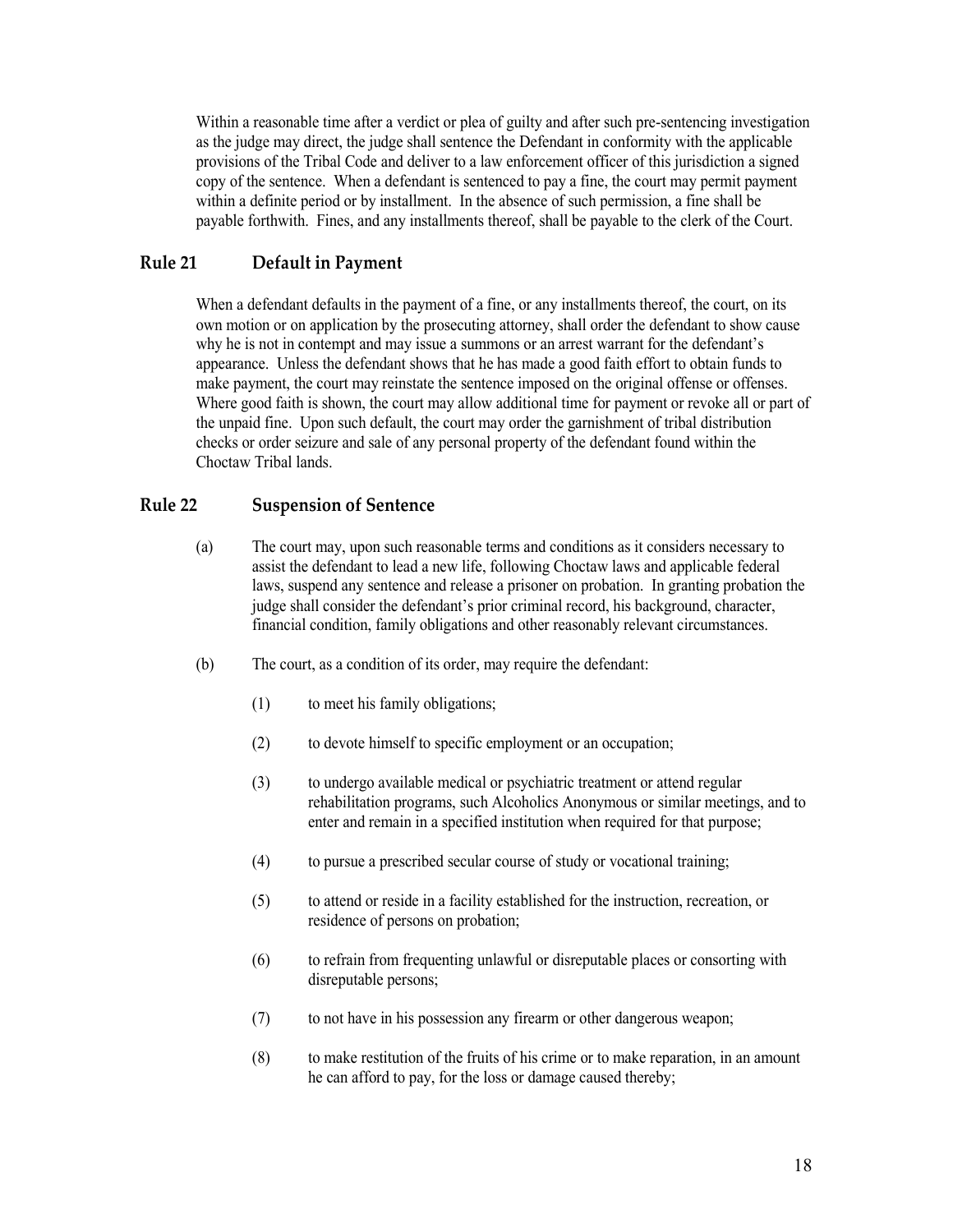- (9) to remain within the jurisdiction of the court and to notify the court or the probation officer of any change in his address or employment;
- (10) to report as directed to the court or the probation officer and to permit the officer to visit his home;
- (11) to post a bond, with or without surety, conditioned on the performance of any of the foregoing obligations; or
- (12) to satisfy any other conditions reasonably related to the rehabilitation of the defendant and not unduly restrictive of his liberty or incompatible with his freedom of conscience.
- (c) No conditions or conditional orders entered under Rule 22(b) shall have any force and effect for any period of time in excess of the maximum sentence which the court could lawfully impose under the Tribal Code, and no order purporting to continue such conditions beyond said period shall be entered or enforced in the Tribal Courts.
- (d) Upon the expiration of the term fixed for such probation, the probation officer shall report that fact to the court, with a statement of the conduct of the probationer while on probation, and the court may thereupon discharge the probationer from further supervision, or may extend the probation, as he shall deem advisable. At any time during the probationary term the court may:
	- (1) modify the terms and conditions of the Order of Probation; or may terminate such probation, when in the opinion of the court the ends of justice shall require, and when the probation is so terminated the court shall enter an order discharging the probationer from serving the imposed penalty, or
	- (2) revoke the Order of Probation and cause the arrest of the probationer and impose a sentence and require him to serve the sentence or pay the fine originally imposed, or both, as the case may be, and the time pon robation shall not be taken into account to diminish the time for which he was originally sentenced.

## <span id="page-18-0"></span>**Rule 23 Post-Trial Motions**

- (a) Motion for New Trial: Within ten (10) days after the finding of guilt, a convicted defendant may file a motion for a new trial. If a motion for a new trial is not granted within twenty (20) days from the date it is filed, the motion is automatically denied. A new trial may be granted by the court for the following causes:
- (1) receipt by the jury of evidence not authorized by the court;
- (2) determination of a verdict through intimidation or otherwise without a fair expression of opinion;
- (3) when the court has refused to instruct the jury correctly as to the law; or
- (4) when, for any cause, the defendant has not received a fair and impartial trial.